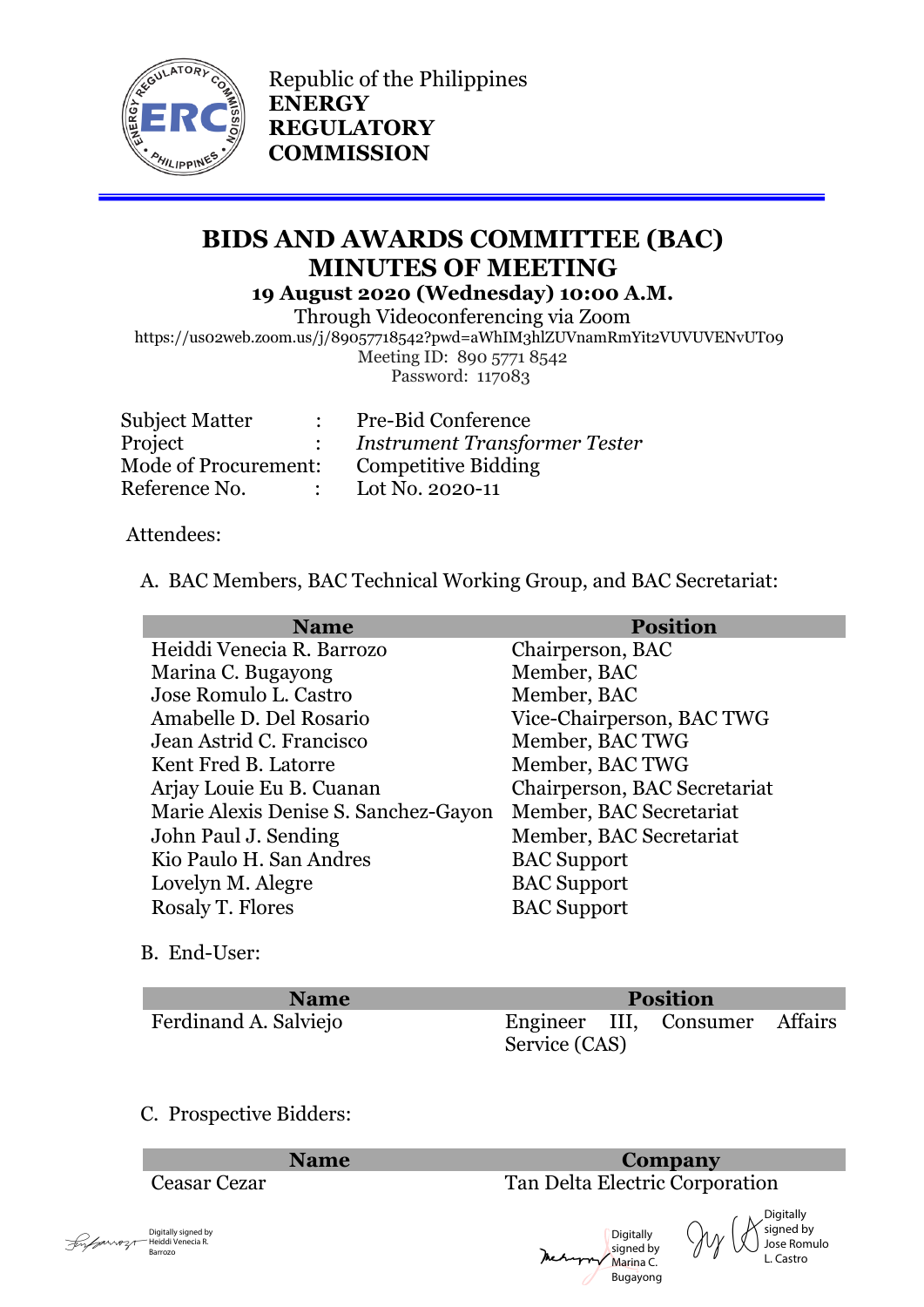Charles Ratcliffe AGP Trading Inc. Mark Amarte AGP Trading Inc. Micheal Pacia and AGP Trading Inc. Micheal Constantino AGP Trading Inc.

#### **I. Call to Order**

The Pre-Bid Conference for the Procurement of Instrument Transformer Tester with an Approved Budget of the Contract (ABC) of Six Million Pesos (PhP6,000,000.00) was called to order at fifteen minutes past ten o'clock in the morning (10:15 A.M.) through videoconferencing via Zoom, with BAC Chairperson Heiddi Venecia R. Barrozo as the presiding officer.

### **II. Determination of Quorum**

The BAC Secretariat Chairperson Arjay Louie Eu B. Cuanan confirmed the presence of a quorum with the attendance of BAC Chairperson Barrozo, Atty. Marina C. Bugayong, and Atty. Jose Romulo L. Castro. After having established the required quorum, BAC Secretariat Chairperson Cuanan likewise acknowledged the presence of the BAC Secretariat, Technical Working Group (TWG), BAC Support, representative from the end-user and the representatives from the prospective bidders. Invitations to observe the Pre-Bid Conference were sent to Bishops-Businessmen's Conference for Human Development (BBC), Commission on Audit (COA), Philippine Chamber of Commerce and Industry (PCCI), Philippine Institute of Certified Public Accountants (PICPA); and Transparency Accountability Network (TAN). However, none of the invited observers attended the Pre-Bid Conference despite such notice.

### **III. Presentation of the Requirements of the Project**

 BAC Chairperson Barrozo manifested the availability of the Philippine Bidding Documents (PBD) of the subject project online. She then presented the salient features of the Technical Specifications and the timeline, to wit:

### **Technical Specifications:**

2 Units – Instrument Transformer Tester

• Power Supply: 85 - 264 VAC, 60HZ

# **Minutes of Meeting: Pre-Bid Conference for the Procurement of Instrument Transformer Tester** <sup>2</sup>

Digitally signed by Heiddi Venecia R. Barrozo

**Digitally** signed by Marina C. Bugayong **Digitally** signed by Jose Romulo

L. Castro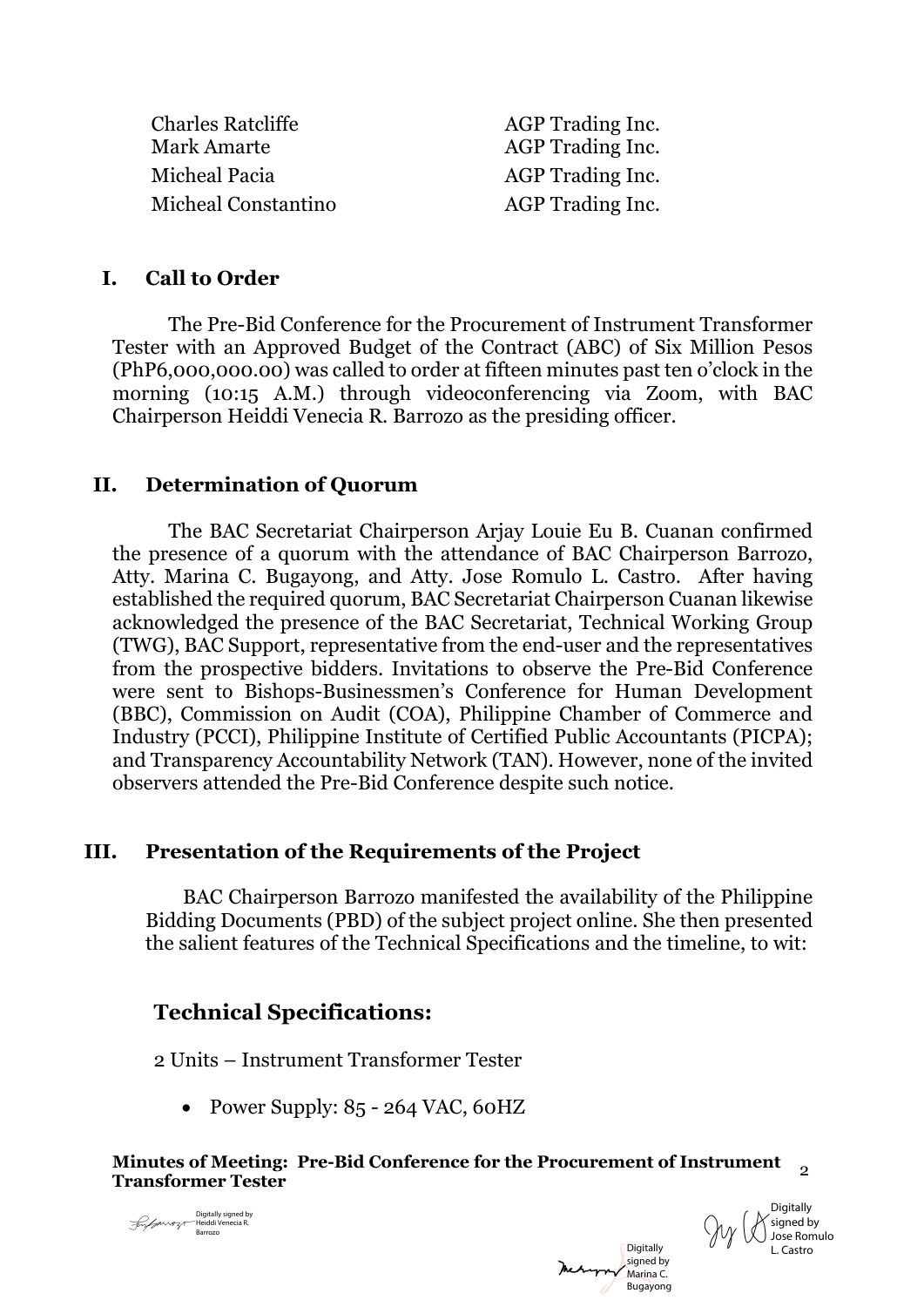- Fusible Power Supply
- Current Transformer Ratio Test Accuracy: 0.02%
- Potential Transformer Ratio Test Accuracy: 0.02%
- Ability to Test CT Ratio up to 60,000 / 5
- Ability to Test CT Ratio as low as  $5/5$  and  $2.5/5$
- Ability to Test PT Ratio up to 500kV / 11OV
- Ability to Test PT Ratio as low as 0.24kV / 100V
- VA Rating:  $1 300$  VA
- Visible Flashing LED when terminals are Live
- Audible Warning Sound Error Indicator
- Selectable % Burden
- Selectable Power Factor
- Primary & Secondary Cables & Accessories
- Updated Calibration/Traceability Report in accordance w/ ANSI/IEC Standard (to be provided upon delivery)
- Ability to Store and Generate/Print Report of Tests
- Built-in Thermal Printer
- Instruction Manual
- Certificate of Warranty for One Year (at least)

## **Additional Requirements:**

- After Sales Service and Technical Support
- Hands-on-Training for a minimum of 3 Personnel from ERC Visayas Area Operations Division (VAOD) and ERC Mindanao Area Operations Division (MAOD) to be conducted in the said sites, within One Month from Delivery or within Two (2) weeks from the lifting of local travel restrictions.
- Delivery of the Equipment to ERC Main Office, Pacific Center Building, 33 San Miguel Avenue, Pasig City should be within Sixty (60) calendar days from receipt of the Notice to Proceed
- Testing/Inspection and Acceptance or Rejection: Within 15 calendar days from actual delivery date, the ERC authorized representative shall test and inspect the equipment and issue either an Inspection and Acceptance Report, if equipment is in accordance with the specifications, or a Notice of Test/Inspection Results, if there are parts or functionalities that need to be replaced or adjusted. The supplier shall then be given a reasonable number of days to make the necessary replacement or adjustment. After

# **Minutes of Meeting: Pre-Bid Conference for the Procurement of Instrument Transformer Tester** <sup>3</sup>



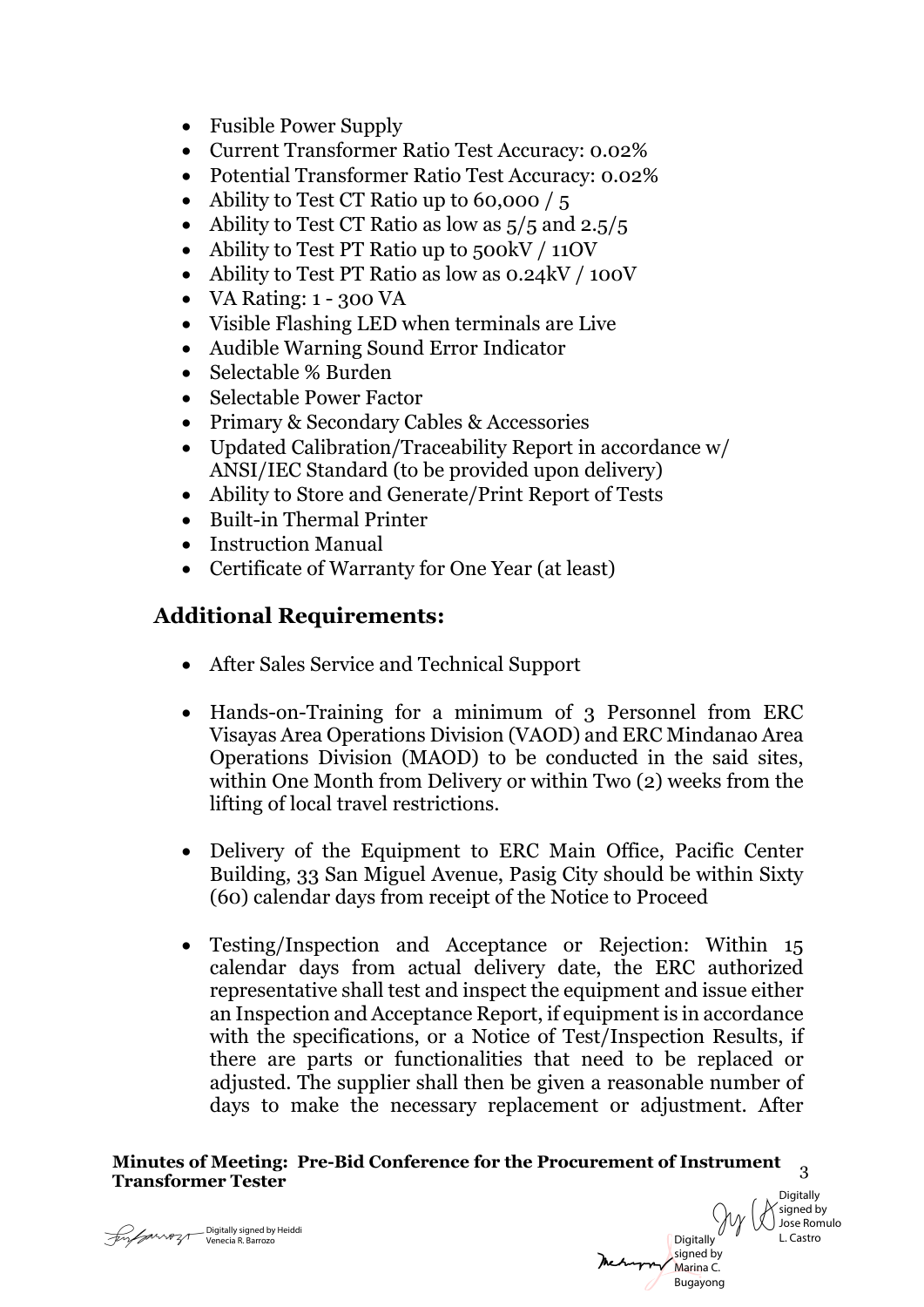which, the ERC authorized representative shall test and inspect the equipment again and either issue an Inspection and Acceptance Report, if the equipment is in accordance with the specifications, or Reject the equipment.

### **IV. Timelines**

- Deadline of Submission and receipt of bids is on 02 September 2020 (Wednesday) at thirty minutes past eight o'clock in the morning (8:30 A.M.);
- The Bid Opening is scheduled on 02 September 2020 (Wednesday) at nine o'clock in the morning (9:00 A.M.);
- Bid Evaluation is scheduled on 02 September 2020 (Wednesday) at ten o'clock in the morning (10:00 A.M.).

# **V. Question and Answer**

- **1. Mr. Micheal C. Constantino** from AGP Trading Inc. asked if they can offer an equipment with a higher specification than what is indicated in the Technical Specifications posted, particularly "Ability to Test PT Ratio up to 500kV / 11OV". He stated that they have an existing equipment that can actually test even 510kV / 11OV.
	- Ferdinand A. Salviejo, representative of CAS, answered in the affirmative provided that the cost of the equipment with the higher specification is still within the ABC.
	- BAC Chairperson Barrozo added that what is actually provided in the Technical Specifications are only the minimum requirements. Thus, potential bidders can actually offer equipment with better specifications as long as the cost is still within the ABC.

**Mr. Constantino** asked for a possible extension in the delivery period from Sixty (60) calendar days from receipt of the Notice to Proceed (NTP) to Ninety (90) calendar days. He explained that their equipment will be sourced from Australia and due to the COVID-19 pandemic, there are current quarantine restrictions in the said country. Digitally signed

**Minutes of Meeting: Pre-Bid Conference for the Procurement of Instrument Transformer Tester** <sup>4</sup>

by Jose Romulo L. Castro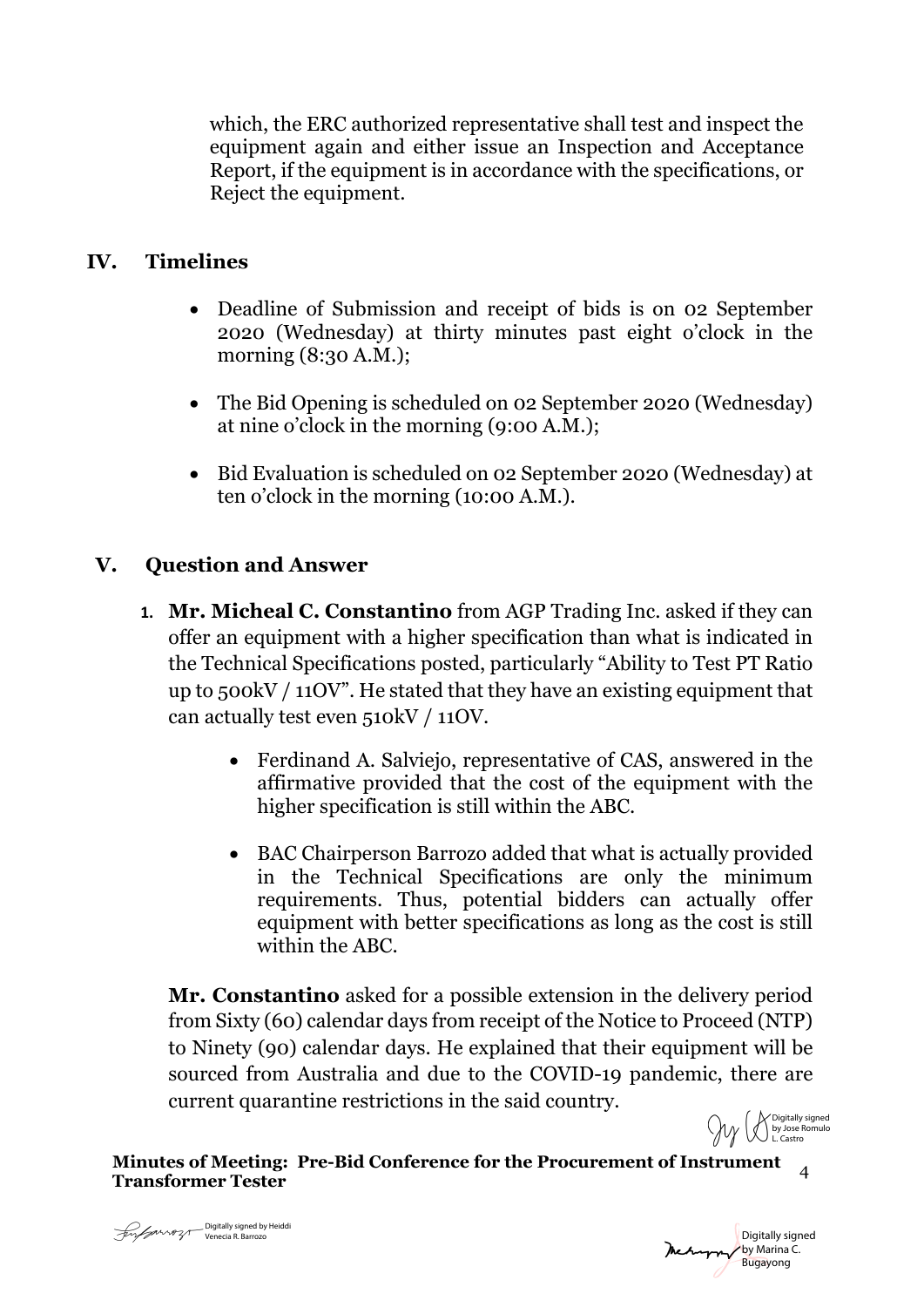- Mr. Salviejo asked the other prospective bidder Mr. Caesar Cezar from Tan Delta Electric Corp. for comments. He further asked if it is possible for them to deliver within Sixty (60) calendar days from receipt of the NOA.
- Mr. Cezar answered that they also share the same concern raised by AGP Trading. Due to the pandemic, they might also encounter importation restrictions.
- Given that both prospective bidders have expressed the same concern on the delivery date, the BAC resolved to allow the requested extension up to ninety (90) calendar days and will issue a bid bulletin regarding the matter.
- **2. Mr. Micheal Pacia** from AGP Trading Inc. asked whether the "Updated Calibration/Traceability Report in accordance with American National Standards Institute (ANSI)**/** International Electrotechnical Commission (IEC) Standard", which is required under the Technical Specifications, needs to be certified by a third party or in-house laboratory.
	- **Mr. Salviejo** answered that a certification issued by an inhouse laboratory is acceptable, as long as the laboratory is ILAC MRA1 certified.
	- BAC Chairperson Barrozo asked for the difference between a certification issued by third party or in-house laboratory in terms of reliability.
	- **Mr. Pacia** explained that some clients find that a third party certification is more reliable and credible because there is a possibility of a conflict of interest if the certification is conducted and issued by an in-house laboratory. However, third party certification takes more time to be issued, but since the delivery period was already extended to ninety (90) calendar days, bidders will now have sufficient time to secure such third party certification.

**3. Mr. Ceasar Cezar** asked if they could supply an equipment with an "external printer" instead of a "Built-in Thermal Printer" as required in  $P_{\text{displent}}$  the Technical Specifications. He explained that said thermal printer L.Castro<sup>nnulo</sup> cannot withstand prolonged exposure to direct sunlight. He also added

Digitally signed by Marina C.<br>Bugayong Digitally signed by Heiddi<br>Venecia R. Barrozo<br>Bugayong Bugayong Bugayong

<sup>1</sup> International Laboratory Accreditation Cooperation (ILAC) Mutual Recognition Arrangement (MRA)

**Minutes of Meeting: Pre-Bid Conference for the Procurement of Instrument Transformer Tester** <sup>5</sup>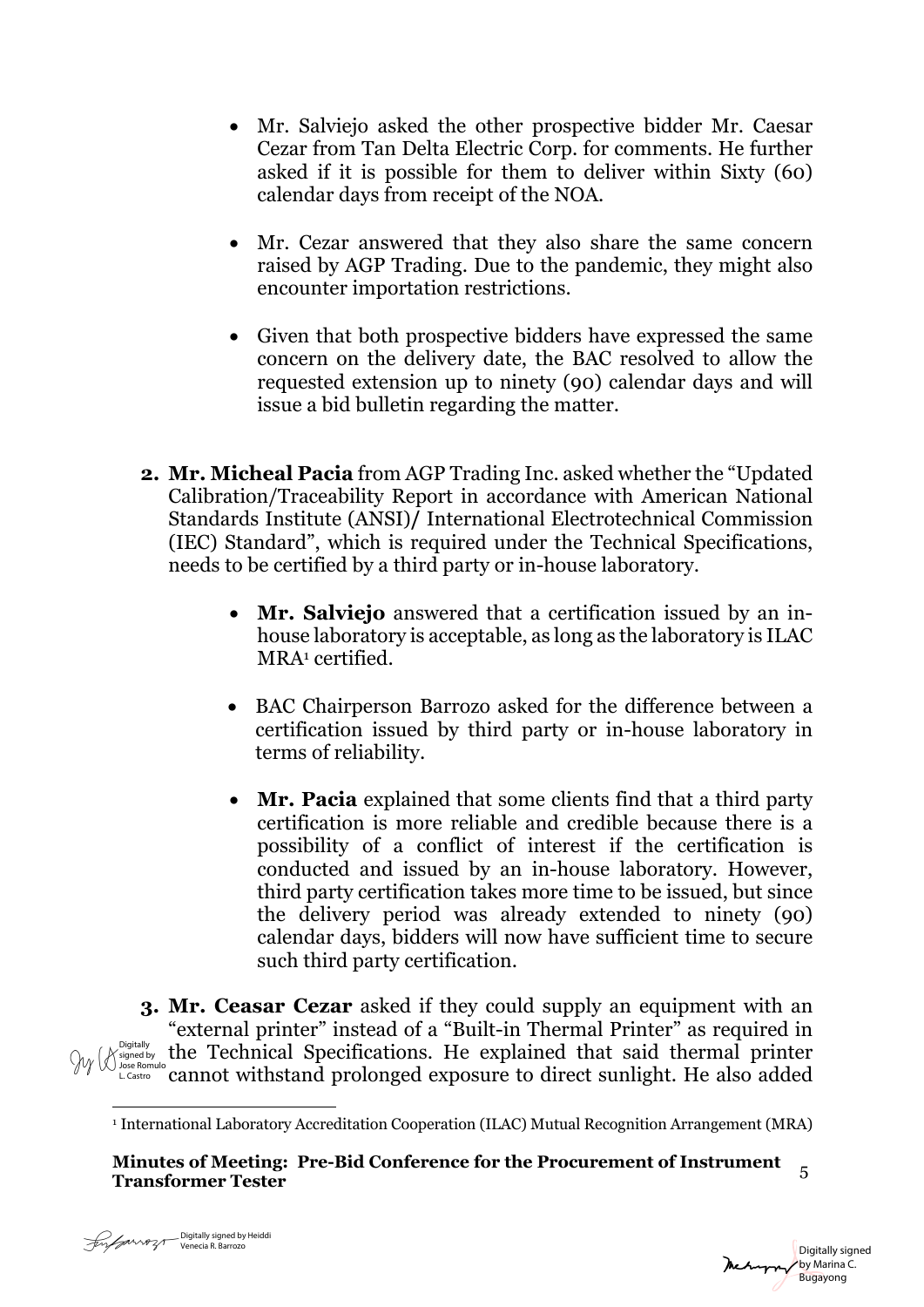that their equipment does not have a built-in Thermal Printer but they can supply an additional external printer, which can be interfaced with the main equipment. He also asked if a battery-operated external printer will be acceptable.

- **Mr. Salviejo** answered that a separate printer is acceptable as long as it is compatible with the equipment, portable, will fit inside the equipment's case, and does not require a separate power supply, as there are some sites wherein the power supply is limited.
- The BAC resolved to issue a Bid Bulletin regarding the matter.
- **4. Mr. Pacia** verified if the bid opening for Meter Seals Acceptance Test, another project of the end-user, has already been moved to 02 September 2020 considering that 31 August 2020 is a holiday. He further manifested that if such were the case, it might coincide with the bid opening of the instant subject procurement. He further asked if they can be allowed to present the original copies of the required documents for bid submission in advance so they can just submit the certified true copies in their bid submission considering that it is interested to submit bids for both projects.
	- The BAC Chairperson Barrozo stated that the BAC will issue a bid bulletin regarding the amended bid opening date for Meter Seals Acceptance Test.
	- The BAC took note of the request and declared that it will issue a bid bulletin regarding the matter.

### **VI. Other Matters**

The BAC Secretariat Chairperson informed the Prospective Bidders that they can contact the BAC Secretariat through their official e-mail address and contact number for further concerns and clarifications.

*(Remainder of page left intentionally blank)*

**Digitally** signed by Jose Romulo L. Castro

**Minutes of Meeting: Pre-Bid Conference for the Procurement of Instrument Transformer Tester** <sup>6</sup>



Sunday Stranger - Digitally signed by Heiddi<br>Venecia R. Barrozo